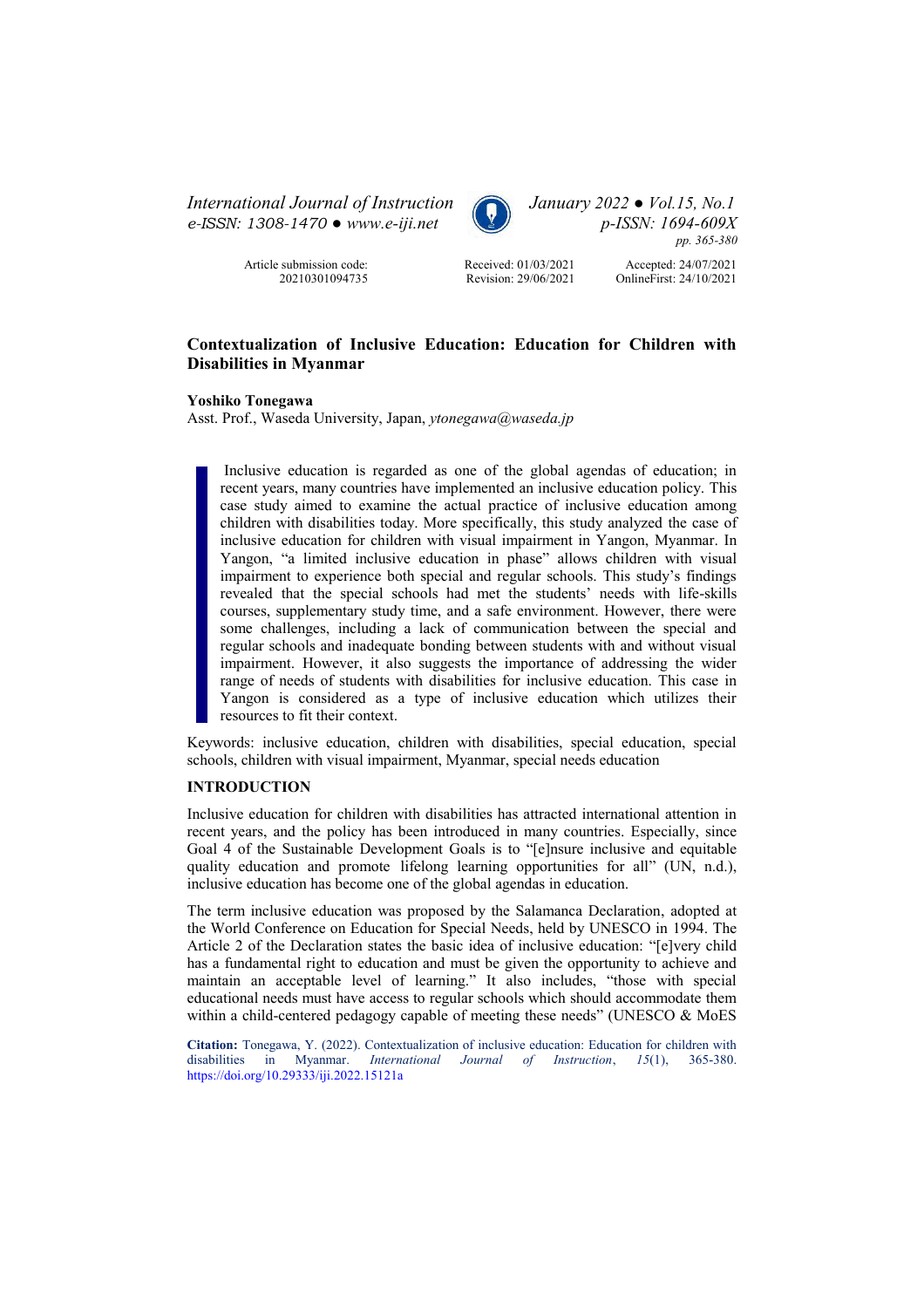1994: viii). Furthermore, The Convention on the Rights of Persons with Disabilities (CRPD), adopted by the UN General Assembly in 2006, states that the State Parties shall ensure "inclusive education systems at all levels" and that "[p]ersons with disabilities can access an inclusive, quality and free primary education and secondary education on an equal basis with others in the communities in which they live" (UN 2006: 14–15).

Although there are various definitions for inclusive education, it can be defined as quality education meeting every child's educational needs based on these international agreements. Especially, the consideration for educational needs has been valued. Moreover, some aspects of the international consensus documents above emphasize educating all children in the same place at regular schools in their area of residence. For instance, according to Ikhwanudin and Suryadi (2018: 309), "[i]nclusive education is an education service system that includes children with special needs learning together with their peers in the regular school."

The Republic of the Union of Myanmar (hereinafter, Myanmar) has also been focusing on education for children with disabilities in recent years. After ratifying CRPD in 2011, the Myanmar government enacted the Law on the Rights of Persons with Disabilities in 2015, which states that "[e]very person with disabilities shall have the right to access the education on equal basis for others" (Republic of the Union of Myanmar, 2015b: 7). In 2019, the Ministry of Education held a seminar on inclusive education focusing on children with disabilities, and the Minister of Education gave a speech on the importance of inclusive education ("MoE organizes disability-inclusive education seminar", 2019). However, inclusive education in Myanmar has not been studied sufficiently. Therefore, this study aimed to examine the actual practice of inclusive education for children with disabilities in the current modality where inclusive education is regarded as one of the global agendas in education. More specifically this study analyzes the case of education for children with visual impairment in Myanmar.

#### **Literature Review: Place for Inclusive Education for Children with Disabilities**

According to the existing literature, one of the most significant aspects of education for children with disabilities in regular schools is the acquisition of non-cognitive skills, especially social skills and communication skills. For instance, the existing research has shown that when students with disabilities are educated together with non-disabled students in the same classroom, they interact with each other and develop communication skills (e.g., Boer et al., 2010; Scheepstra et al., 1999). Furthermore, it is also expected to lead to future participation of children with disabilities in society (Boer, et al., 2010; Scheepstra et al., 1999). In the study conducted by Tonegawa (2019), teachers perceived that communication skills were strengthened not only for students with disabilities but also for students without disabilities. Therefore, an inclusive education system can be interpreted as contributing to the formation of an inclusive society (e.g., Ainscow, 2005). Lipsky & Gartner (1999) also argue that inclusive education is important in building a democratic society. Another study reported that the segregation of children with disabilities in special schools leads to marginalization (e.g., Jenkinson, 1997).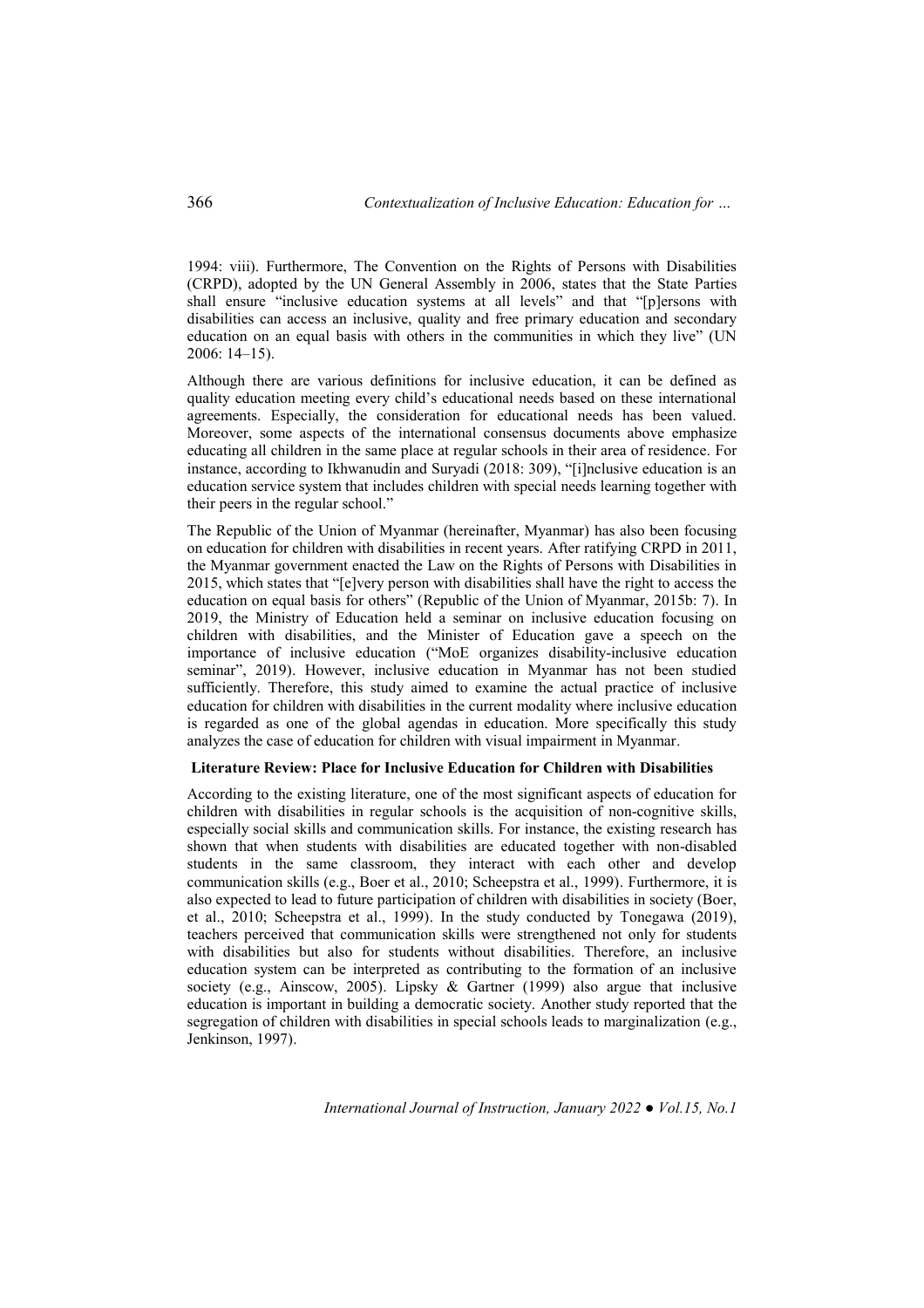There is also much debate about the significance of education in special schools. First, special schools allow students to acquire specialized skills according to their disabilities, including Braille, sign language, and mobility training by using white cane. It is also asserted that students can meet role models with the same disabilities in special schools, which can enhance their self-esteem as a person with disabilities (Jenkinson, 1997). Some studies have reported the teasing and bullying of students with disabilities in regular classes by students without disabilities; this suggests that a special school environment is safer and more desirable for students with disabilities (UNESCO, 2009; UNICEF, 2016). Warnock & Norwich (2010) also argue that "[w]hat is needed is that all children should be included within a common educational project, not that they should be included under one roof." The World Federation of the Deaf expressed also concern about inclusive education—especially, place of children with hearing impairment in regular schools, and called for the right to choose the place of education (WFD, 2008).

There are also arguments that what occurs in the educational setting is more important than its place (e.g., Jenkinson, 1997). However, drawing on international consensus documents, many countries promote the concept that all children should be educated in the same classroom in regular schools. Based on the findings by Ochiai & Shimada (2010), there are three categories of education for children with disabilities based on the place for education: (1) the one-track system in which all children study in regular classes; (2) the dual-track system, in which education is completely divided between regular schools and special schools for children with disabilities; and (3) the multipletrack system, which incorporates both the one-track and the dual-track systems. Although most countries are applying the multiple-track system, it is often debated whether the system is more unified or dualistic in place.

According to the UN (2019), 44% of the member states reported that students with and without disabilities are educated in the same classrooms, but there was no indication of whether the educational needs of the students are considered in the classroom. Since inclusive education has evolved as a global agenda, in many low-income countries, students with disabilities are accepted in regular schools without consideration for their educational needs. For instance, in Malawi, special schools have been closed and special schools have been shifted to regular schools (Kawaguchi & Kuroda, 2013). The onetrack system for inclusive education is promoted without preparation in many countries.

# **Education For Children with Disabilities in Myanmar**

#### **Education for children with disabilities**

In Myanmar, after a long period of military rule, the Thein Sein administration brought democracy to the country in 2011, accompanied by large-scale educational reforms and the promulgation of a new National Education Law in 2014 (Tanaka, 2017). Based on The Law Amending the National Education Law enacted the following year in 2015, a new school system with one year for kindergarten, five years of primary education (Grade 1–5), four years of lower secondary education (Grade 6–9), and three years of upper secondary education (Grade 10–12), was introduced.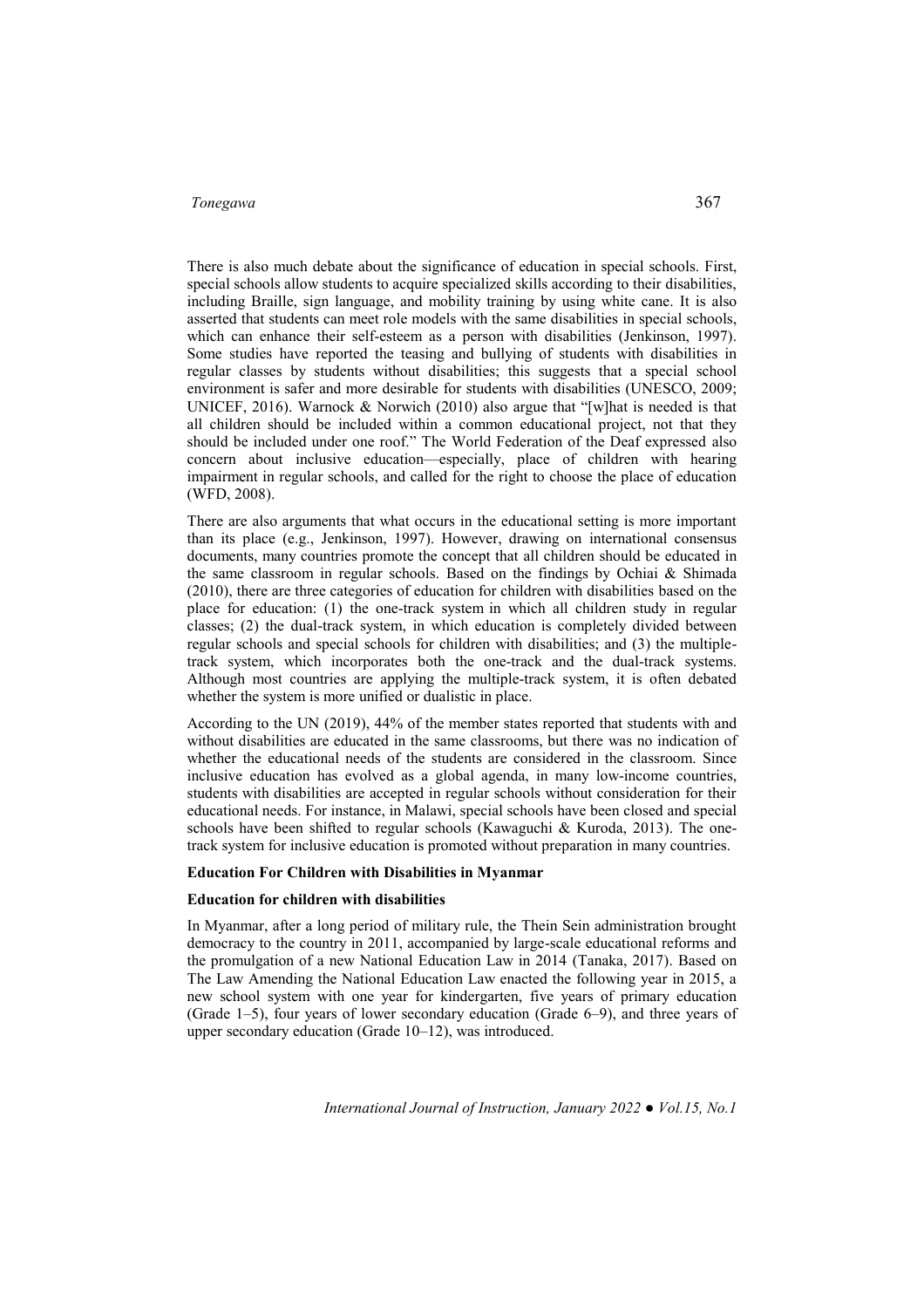According to the 2019 survey conducted by the Ministry of Population, 12.8% of the population have one of the six disabilities: 6.3% have visual impairment; 2.4%, hearing impairment; 5.4%, difficulties walking; 4.4%, difficulties in remembering/ concentrating; 1.9%, difficulties in self-care; and 1.6%, difficulties in communication (DoP, 2020: 93).

The objectives of the Law on the Rights of Persons with Disabilities, enacted in 2015, say that "[e]very person with disabilities shall have the right to access the education on equal basis with others" and "not to be rejected from the school enrolment due to the disability" (Republic of the Union of Myanmar, 2015b: 7, 9). From basic education to higher education, the law clearly states the need to develop educational support systems.

Although the National Education Law of 2014 included the promotion of education for children with disabilities (Republic of the Union of Myanmar, 2014), there was no mention of inclusive education; it was included in The Law Amending the National Education Law of 2015. It explicitly states that "inclusive education means programme which creates opportunities to access the education.... for those, including the disabled, who are not available to access the education for various reasons" (Republic of the Union of Myanmar, 2015a: 2).

#### **Special schools for children with disabilities**

Public special schools are under the jurisdiction of the Department of Social Welfare (DSW) of Myanmar's Ministry of Social Welfare, Relief and Resettlement. In addition, there are special schools run by non-profit organizations such as NGOs and religious groups (UNESCO, 2014). There are a total of six public special schools for children with disabilities including two for children with visual impairment. Most of these schools are concentrated in Yangon and Mandalay regions (DSW, n.d.). The exact number of special schools run by non-profit organizations is not known.

According to the Ministry of Education in 2019, children with disabilities are enrolled in 14.72% of all regular schools from primary to secondary education (Muta, 2020). The statistics indicating education for children with disabilities is limited in Myanmar. Although the 2014 census by the Department of Population include education of children with disabilities, the type of school is not specified. It is assumed to comprise all kinds of schools including regular schools, special schools, monastery schools, and community schools. Based on the data which include all type of schools, 46.1% of the children with disabilities aged 5–9 years and 48.6% of the children with disabilities aged 10–13 years are enrolled in schools (DoP et al., 2017: 50). About 45.4% of the children with disabilities aged 5–9 years and 31.4% of the children with disabilities aged 10–13 years have never attended school (DoP et al., 2017: 156). The enrollment rate of children with disabilities is clearly low compared to the net enrollment rate in formal education in Myanmar as a whole, where 98.5% is in formal primary education and 79.2% in formal lower secondary education (UIS, n.d.). In Myanmar, school enrollment for children with disabilities is still limited.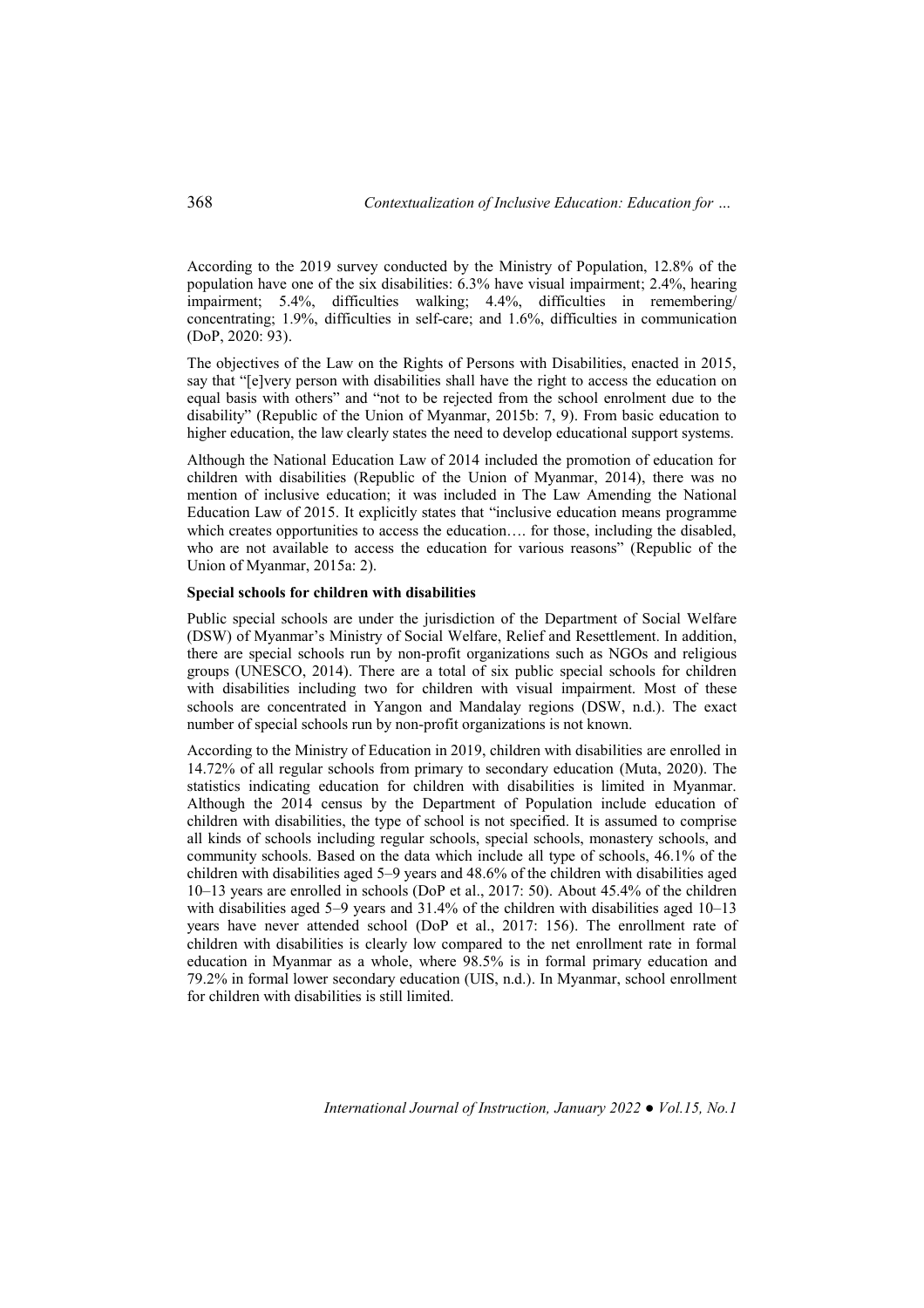### **Secondary Education for Children with Visual Impairment in Yangon**

#### **Research site and data collection method**

According to a 2019 survey by the Department of Population, Yangon Region, where the city of Yangon is located, has the largest population in the country, with approximately 7.21 million residents, of which 12.4% have disabilities (DoP, 2020: 94). Of the disabilities covered by the survey, the Yangon Region has the highest number of visually impaired people, at 6.5% (DoP, 2020: 94). According to data from the Ministry of Education in 2017, 1,310 children with disabilities were enrolled in regular schools in

# Yangon Region.

In Yangon Region, there is an educational system in which children with either visual or hearing impairment are allowed to be enrolled in both special schools and regular schools. These special schools include two special schools for children with visual impairment and one special school for children with hearing impairment. According to the Yangon Region Education Office, there were 155 children with disabilities from primary school to upper secondary education in this educational system in 2018. This study focused on this educational system and selected two special schools for children with visual impairment as a case study since the number of the people with visual impairment is the highest in Yangon Region and Myanmar as a whole. This study selected a public special school (Special School A) and a special school run by a Christian non-profit organization (Special School B), and two public regular schools (Schools C and D) connected to each of these special schools in Yangon City.

#### **METHOD**

This research used case study methods, qualitative research designs that emphasize the holistic interpretation of phenomena (Merriam, 1998). This study's data collection methods included semi-structured individual interviews, focus group discussion (FGD), school observations, and document reviews. The main field research was conducted for two weeks in February 2019 in Yangon, Myanmar. The major informants comprised students with visual impairment (six enrolled in both Special School A and School C, and six enrolled in both Special School B and School D), parents of visually impaired students enrolled in the target schools (nine in total), teachers (18 in total), principals (four in total), officers of Yangon Region Education Office and a former director of the DSW. The focus group discussion was conducted with groups of teachers only; each group consisted of three teachers. The rest of the subjects participated in semi-structured individual interviews.

# **The target schools—two special schools for children with visual impairment and two regular schools**

Special School A, which is a public special school for children with visual impairment, was established in 1914 by Christian missionaries and transferred to the Ministry of Social Welfare, Relief and Resettlement in 1963. Special schools are under the jurisdiction of DSW of the Ministry of Social Welfare, Relief and Rehabilitation, not the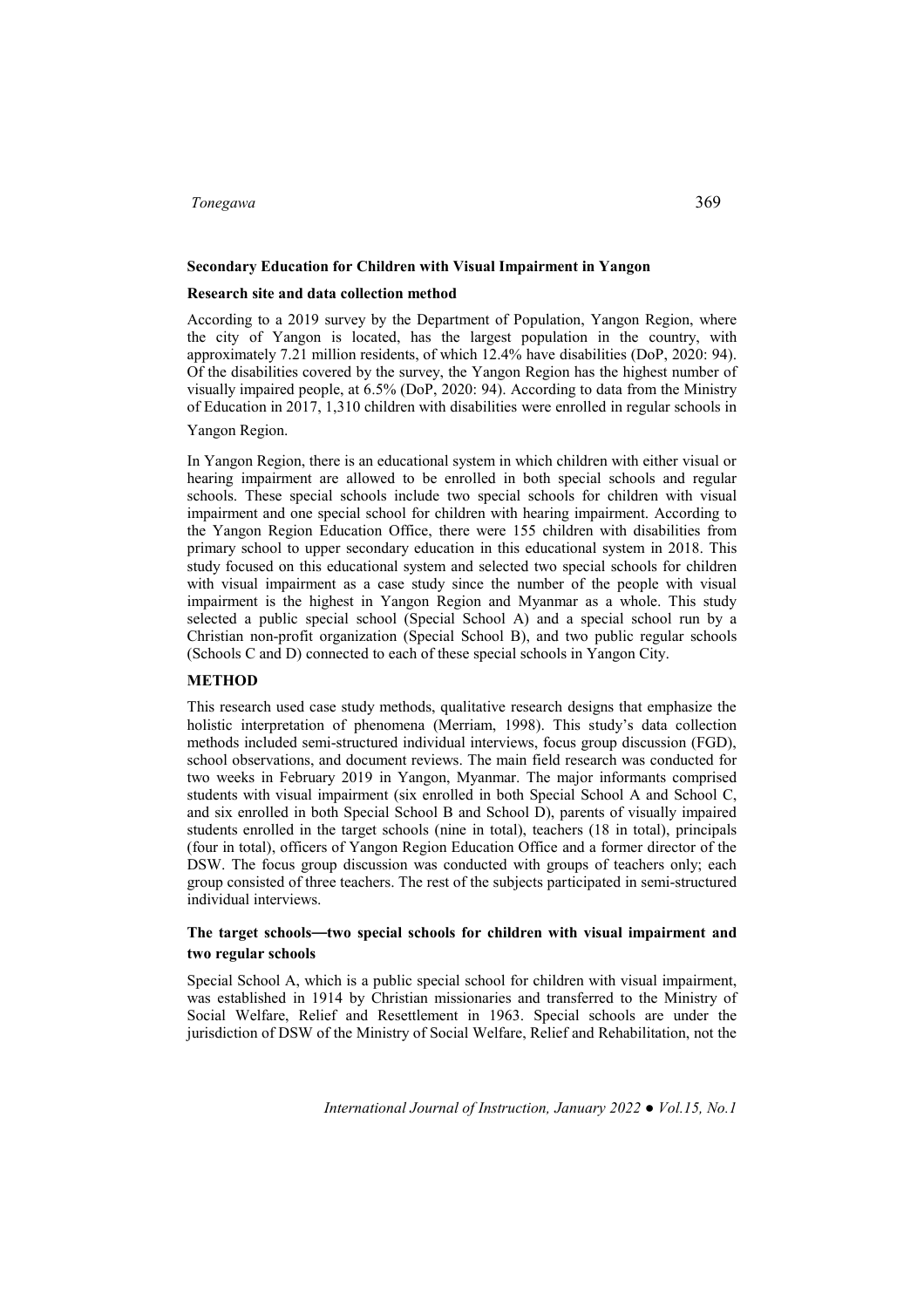Ministry of Education. Therefore, all the teachers and staff of Special School A are civil servants of the DSW. There are 120 students enrolled (Table 1), and the school is managed by a principal, two vice principals, and 15 teachers (including the visually impaired) who teach from kindergarten to the fifth grade of primary education. In addition to the budget from the government, the school receives support from outside sources, and does not charge tuition or dormitory fees.

#### Table 1

Number of students enrolled in Special School A

| Education level and place for education                        | Male        | Female | Total |
|----------------------------------------------------------------|-------------|--------|-------|
| Kindergarten offered within Special School A                   | 15          |        | 27    |
| Primary education offered within Special School A: Grade 1–5   | Q           |        | 26    |
| Lower secondary education offered in School C: Grade 6–9       | 19          | 12     | 31    |
| Upper secondary education offered in other school: Grade 10–11 | $\mathbf Q$ |        |       |
| Higher education offered in universities and graduate schools  | 16          |        | 24    |
| Total                                                          | 68          |        | 120   |

Source: Data provided by Yangon Region Education Office & Special School A in February 2019.

Special School B was established in 1975 by a Christian organization that supports the visually impaired and was initially intended for adults with visual impairment. In 1979, the school became managed by a church organization in Yangon and began to receive support from Christian organizations outside the country. DSW provides rice, clothes, and salary for a caregiver. Half of the teaching staff are visually impaired, and many are graduates of Special School B. The school accepts children from the age of five, but in some cases, it also accepts children under the age. The school has 121 students (Table 2) and is managed by a principal and 21 teachers who teach from kindergarten to the fifth grade. The school charges a monthly fee of 2,400 kyats per student, depending on the family situation.

Table 2

Number of students enrolled in Special School B

| Education level and place for education                          | Male           | Female | Total |
|------------------------------------------------------------------|----------------|--------|-------|
| Kindergarten offered within Special School B                     |                |        |       |
| Primary education offered within Special School B: Grade 1–5     | 32             | 26     | 58    |
| Lower secondary education offered in School D: Grade 6–9         | 13             | 14     | つフ    |
| Upper secondary education offered in other school: Grade $10-11$ | $\overline{4}$ |        |       |
| Higher education offered in universities and graduate schools    |                |        | ۱9    |
| Total                                                            | 62             | 59     |       |

Source: Data provided by Yangon Region Education Office & Special School B in February 2019.

Both Special Schools A and B have dormitories attached to them, and many students come from far away to attend both schools. Although Special Schools A and B have different governing bodies, Special School B maintained a good relationship with DSW, and a similar school system was adopted. In both special schools, children of school age (5 years old and above) are simultaneously registered in public regular schools although they do not receive education in the regular schools. They receive their primary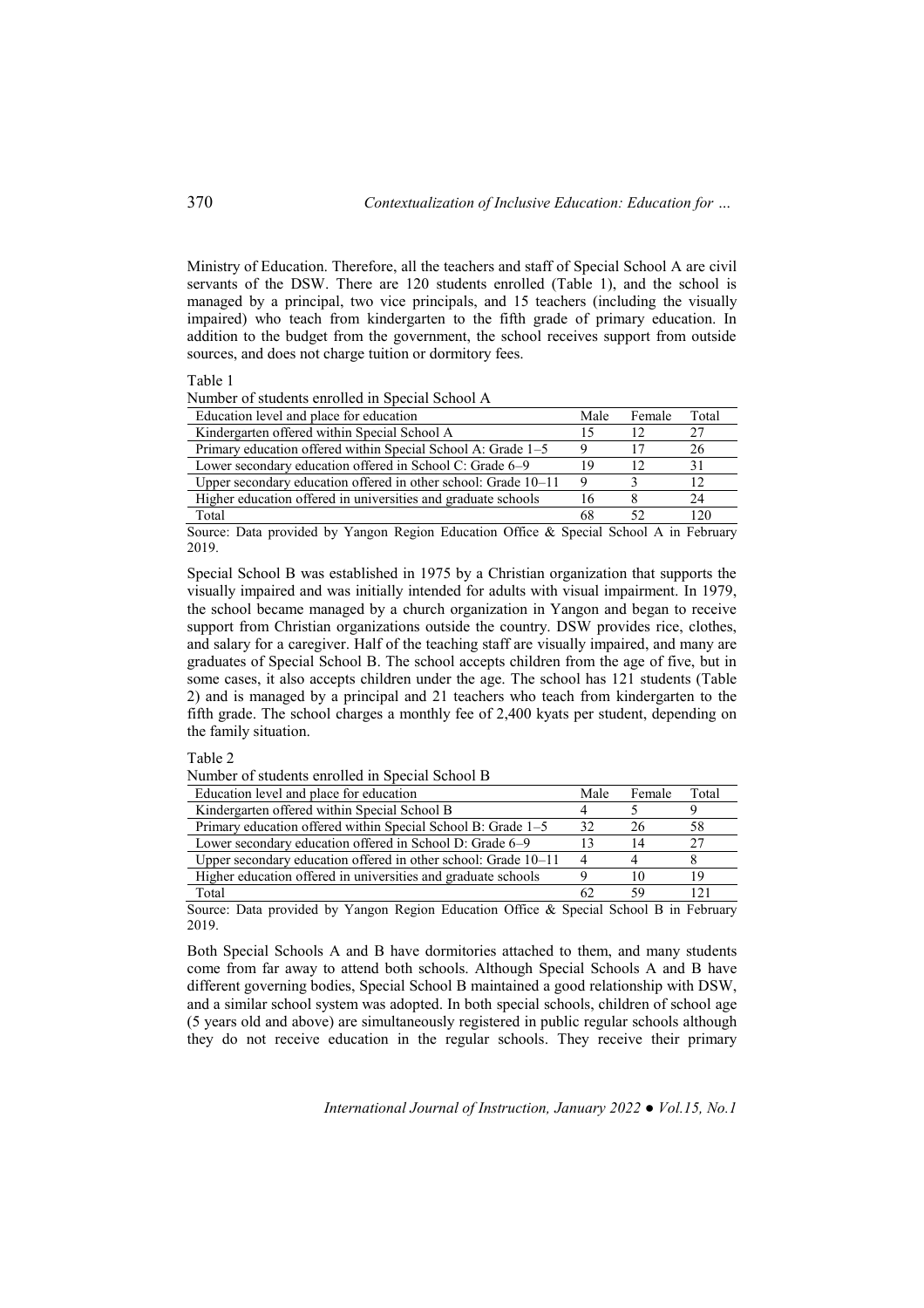education (Grade 1–5) at the Special School and take the final examination for primary education (at the end of Grade 5) at the public regular school where they are registered. From the lower secondary education, they receive their education at the regular school where they are registered since their school age.

School C, a regular school connected to Special School A, was established in 1955 and has 373 students in total (FY 2018). According to the principal, students from Special School A began taking the final exam for primary education at School C in 1994; they were not registered at School C. Since 2000, when they reached school age, they have been registered at School C; they receive education in Special School A. In 2004, students of Special School A started to receive lower secondary education at School C together with non-disabled students. Thirty-two students of Special School A receive lower secondary education at School C (Table 3). The school has a principal and 14 teachers, and six of the nine staff members in charge of lower secondary education.

Table 3

Number of the students in School C (lower secondary education, FY 2018)

| Grade                          |         | Number of students (Number of students with visual impairment) |            |                      |
|--------------------------------|---------|----------------------------------------------------------------|------------|----------------------|
|                                | Male    | Female                                                         | Total      |                      |
|                                | 37(10)  | 14(1)                                                          | 51(11)     |                      |
|                                | 36 (7)  | 16(4)                                                          | 52(11)     |                      |
|                                | 30(1)   | 23(6)                                                          |            |                      |
|                                |         | 22(2)                                                          | 35(3)      |                      |
| Total                          | 116(19) | 75(13)                                                         | 191(32)    |                      |
| $\sim$ $\sim$<br>$\sim$ $\sim$ | .       | $\sim \alpha r$<br>$-1$<br>$\sim$                              | 101 101 mi | $\sim$ $\sim$ $\sim$ |

Source: Data provided by Yangon Region Education Office and School C in February 2019.

School D, a regular school connected to Special School B, was established around 1965 and has a total enrollment of 779 students (FY 2018). According to the principal, students from Special School B started receiving education in the same classrooms as students without disabilities in School D in 2002. Until then, they only took the final exam for primary education at School D. In total, 26 students receive education in School D (Table 4). Currently, there is a principal and 20 teachers (14 of whom are teachers for secondary education).

Table 4

The number of the students in School D (lower secondary education, FY 2018)

| Grade |                   | Number of students (Number of students with visual impairment) |          |  |
|-------|-------------------|----------------------------------------------------------------|----------|--|
|       | Male              | Female                                                         | Total    |  |
|       | 49 <sub>(3)</sub> | 55 (4)                                                         | 104(7)   |  |
|       | 66(1)             | 61(3)                                                          | 127(4)   |  |
|       | 76(5)             | 56(4)                                                          | 132(9)   |  |
|       | 41 (3)            | 38(3)                                                          | 79 (6)   |  |
| Total | 232(12)           | 210(14)                                                        | 442 (26) |  |

Source: Data provided by Yangon Region Education Office and School D in February 2019.

Both Schools C and D accommodate children from primary education to the ninth grade of lower secondary education and two classes for each grade in lower secondary education. The size of one class is 13 to 25 students for School C and 39 to 52 students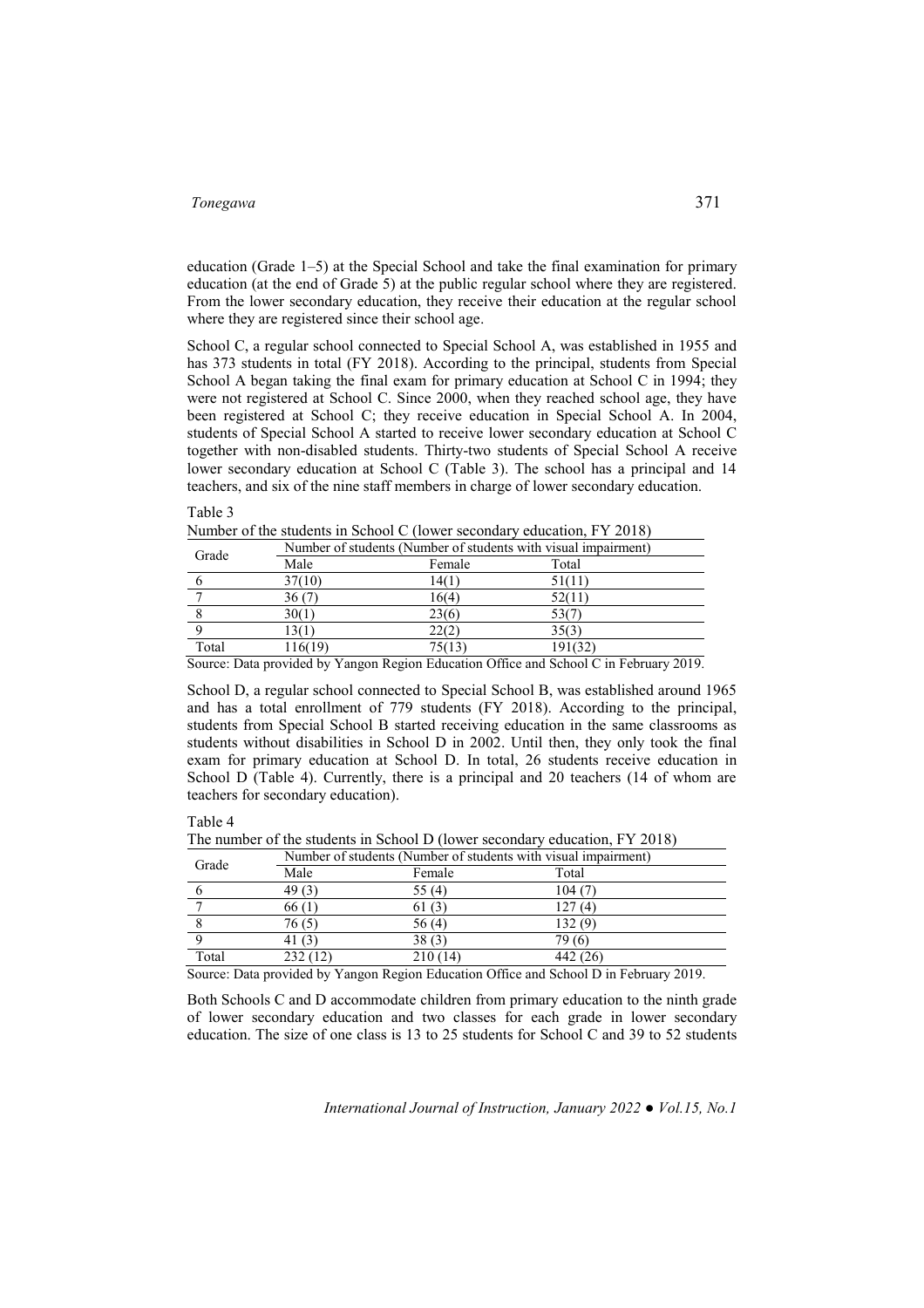for School D. Only one class, per grade, has students with visual impairment. One of the major considerations for students with visual impairment in Schools C and D is peer support. Peer support refers to students without disabilities providing support to students with disabilities. One student without disability assists a visually impaired student of the same class by verbally telling what the teacher has written on the board. Peer students without disabilities are assigned by the teacher in shifts of one day or one week.

As mentioned above, according to the principals, students with visual impairment in Schools C and D started to receive education in regular schools in 2004 and 2002, respectively. This is after the Salamanca Declaration but before the adoption of the CRPD. It is not clear to what extent inclusive education as a global agenda has had an impact to this educational system in Yangon. However, the principal of School D referred to the students with visual impairment who were educated in School D as "IE (inclusive education) students," and the principals and teachers of all four schools recognized the current system in which students of Special Schools A and B are educated in regular schools from lower secondary education as "inclusive education."

# **FINDINGS**

# **"Limited Inclusive Education in Phase" In Yangon**

## **Perceptions of "limited inclusive education in phases" in Yangon City**

As seen from the situation at Special Schools A and B described in the previous section, children with visual impairment in Yangon receive their primary education at special schools in the first phase, and from secondary education onwards, they are educated together with non-disabled students in the same classrooms at regular schools in the second phase. Schools C and D accept only visually impaired students enrolled in the connected Special Schools A and B; they do not accept a wide range of visually impaired students. Also, they do not actively accept children with types of disabilities other than visual impairment. This educational system can be called as the "limited inclusive education in phase," which is close to dual-track system since special schools play an important role for students with visual impairment as explained later.

#### *Significance of education at special schools for students with visual impairment*

The informants in this study had a positive impression about this education system: they uniformly emphasized the importance of special schools.

First, special schools provide Braille education, which is a specialized ability to meet the unique educational needs of the visually impaired, as was noted as the significance of special schools in the existing literature. Furthermore, since the students with visual impairment receive their primary education in a special school, they can learn their lessons as well as follow instructions in class using Braille. Also, the principal and teachers of the regular school, as well as students with visual impairment stressed that the special schools have teachers and staff who are visually impaired and have a good understanding of how to teach visually impaired students (e.g., Student No. 3 at Special School B).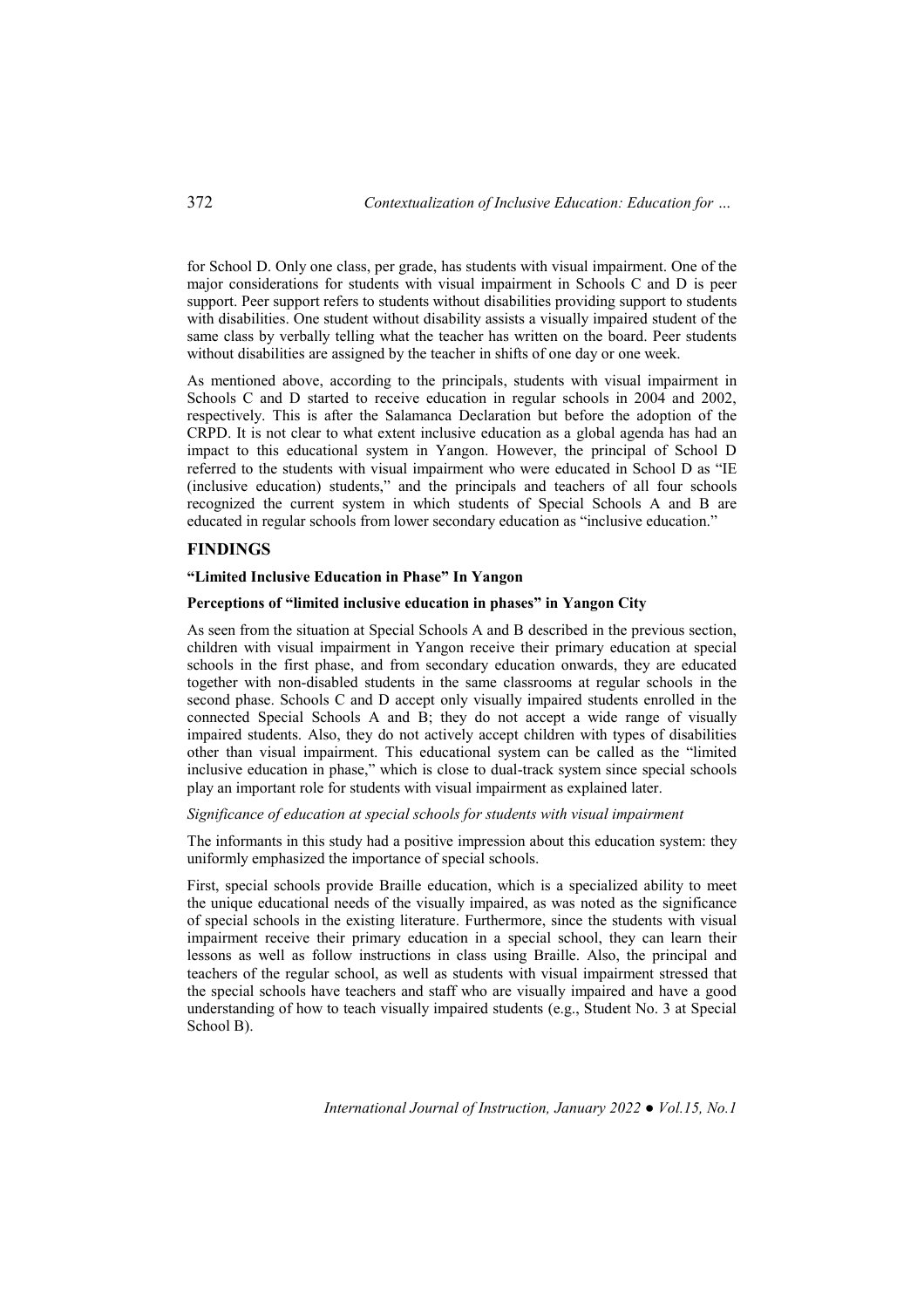Besides, training for life skills including eating, toileting, and walking with a white cane at the special school, was also valued by the informants (e.g., Principal at Special school B). Without these life skills, it would be difficult for students with visual impairment to have a smooth school life in regular schools.

Furthermore, the value that was placed on meeting the educational needs of visually impaired students was supplementary study time provided at both Special Schools A and B. During this study time, the visually impaired students worked on their homework assigned at the regular school and review what they have learned. They could ask the teachers at the special schools for clarification, and students with visual impairment can also teach each other. The special schools complement education at the regular school. The students with visual impairment and their parents also expressed that the special school helps them with their study at the regular school (Student No. 5 at Special School B; Parents No. 1 of students at Special School B). Moreover, the special schools offered training for computer skills. The visually impaired students and their parents also appreciated computer skills as practical skills (Students No. 3  $\&$  6 at Special School A;

Parents No. 2 & 3 of students at Special School B).

Lastly, most of the students addressed mental satisfaction. Many visually impaired students mentioned the sense of security that comes with the presence of visually impaired students and teachers at a special school. This allows for mutual understanding and the ability to spend time freely with other visually impaired people without hesitation (e.g., Student No. 1 at Special School A, Student No. 4 at Special School B). The students emphasized that the special schools understand the needs of visually impaired students well (e.g., Student No. 6 at Special School B). Parents of visually impaired students also had a sense of security that the school would take good care of the visually impaired students (e.g., Parent No. 1 of a student at Special School B). This sense of mental fulfillment is also presumably related to the bullying and teasing most of the subject students with visual impairment experienced in the regular school. For instance, one student said, "sometimes students without disabilities say bad things about me, and students without disabilities hit me and run away because students with visual impairment can't see (Student No. 5 of Special School B)." The visually impaired students can share feelings and experiences they have in regular schools with other students and can discuss them with teachers and staff of the special schools.

In this way, the special schools clearly function as a place to meet a wide range of needs of students with disabilities, including not only educational needs but also life skills, practical education, and mental fulfillment. This also indicates that there are other needs to be fulfilled than educational needs for students with disabilities although the educational needs are often internationally emphasized.

#### *Significance of education in regular schools for students with visual impairment*

Many informants also emphasized the importance of regular schools and supported this educational system "inclusive education in phase." The informants gave two main reasons for their support: the acquisition of non-cognitive skills by students with visual impairment and the impact on students without disabilities.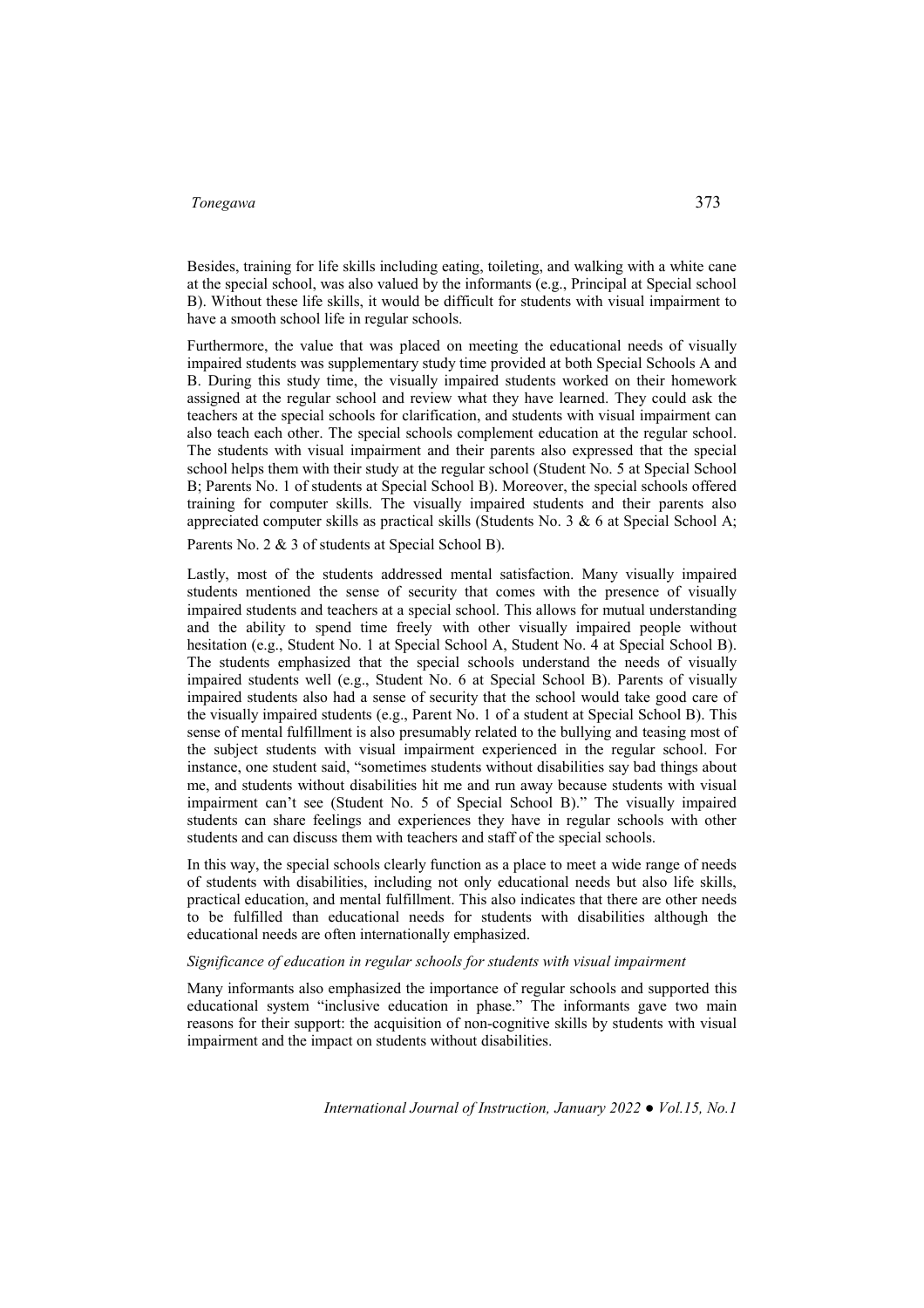Firstly, in regular school, students with visual impairment can gain social skills. Boer et al. (2010) and Scheepstra et al. (1999) also emphasized socialization. Tonegawa (2019) found that, in Ethiopia, many teachers, parents of children with disabilities, and parents of children without disabilities believed that teaching children with and without disabilities side-by-side helped both enhance their social and communication skills. Although the visually impaired students in this study in Myanmar complained of being bullied by children without disabilities, they also argued that regular school was important because it helped them cultivate social skills and communication skills for the future. The teachers as well as parents valued communication among students as an advantage of receiving education in regular schools (Principal of School D; 1st FGD of teachers at Special School B; 2nd FGD of teachers at Regular School D; Parent No. 2 of a student at Special School B). The principal of Special School B also commented that the current life at the regular school would be a good practice for the visually impaired students to build good relationships with non-disabled students when they become college students.

Secondly, students without disabilities are expected to understand disabilities and people with disabilities, and have empathy for students with disabilities. This point was emphasized by the principal, teachers, and parents except for students with visual impairment (e.g., Parents No. 2  $\&$  3 of students at Special School B). The principal of Special School B and the teachers of Schools C and D mentioned that the advantage of having students with and without disabilities educated together is that they can learn about each other. Especially, the students without disabilities can learn about disabilities and how to respond to and help people with disabilities. This point also coincides with the improvement of communication skills of students without disabilities in the previous study (e.g., Boer et al., 2010; Scheepstra et al., 1999).

At Schools C and D, without any instruction from the teachers, non-disabled students helped students with disabilities go to and from the classroom. When a visually impaired student arrived at school in the morning, students without disabilities who came to school before them would pick them up at the gate and accompany them to the classroom. Teachers at School C said that mutual understanding allowed them to feel closer to each other and to treat each other with love (2nd FGD of teachers in School C). Although there was teasing and bullying, students without disabilities helped students with visual impairment to go to and from the classroom. This indicates that students without disabilities understand the needs of the students with visual impairment to some extent.

#### **Limitations of limited inclusive education in phase in Yangon City**

The previous section addressed why the informants supported "limited inclusive education in phases," which allows the students with disabilities to experience both a special school and a regular school. However, this study also found some limitations in this educational system.

#### *Relationship between special schools and regular schools*

First, there were no opportunities for the teachers and staff of the special school and the regular school to exchange information and consult each other, and there was a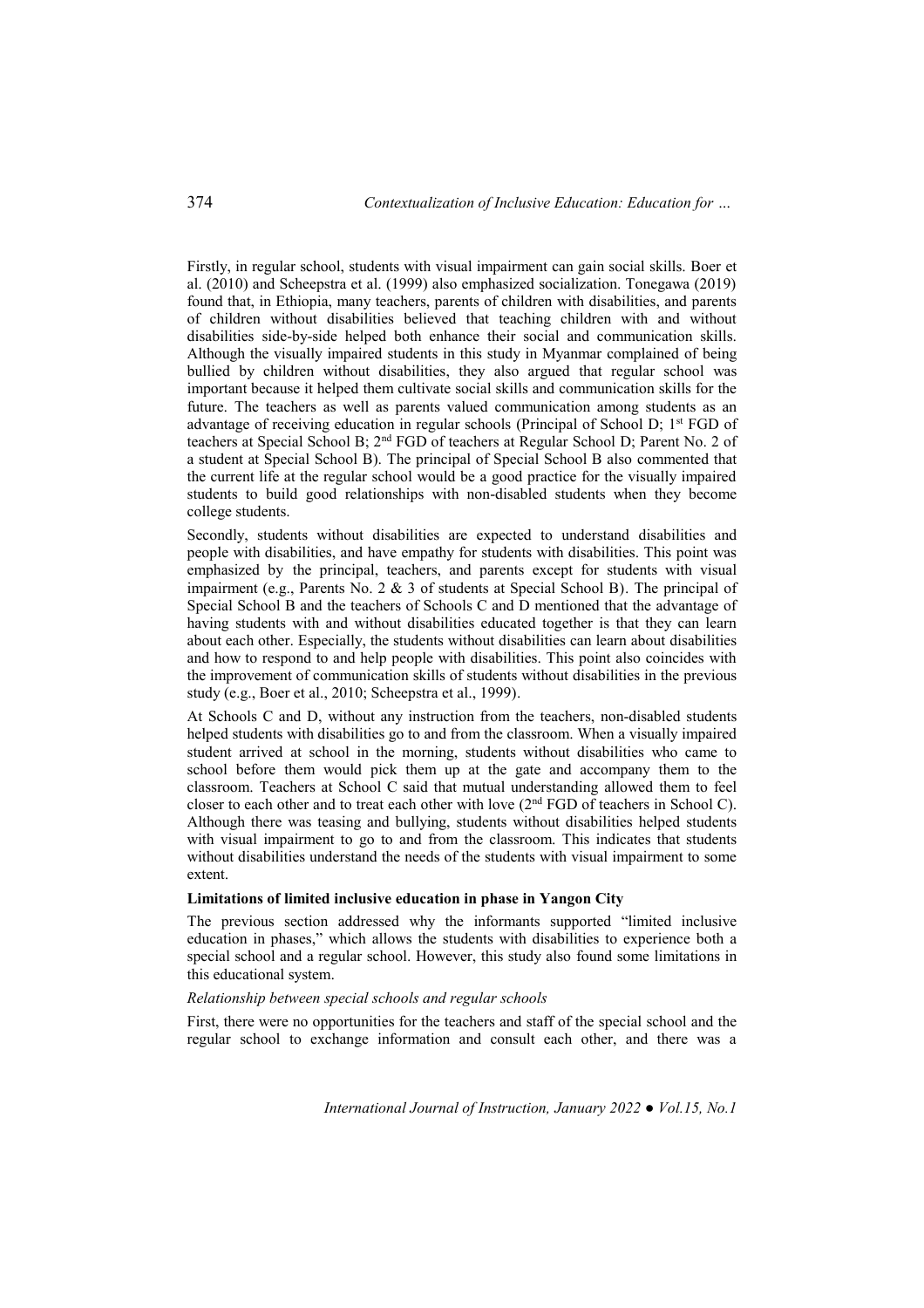divergence in the relationship between the two schools. According to a teacher at Special School A, although teachers from the special schools and the regular schools sometimes meet each other at events, they do not exchange information or learn from each other about the education and school life of the students with visually impairment (1st FGD of teachers at Special School A). There was not enough cooperation between the teachers in the special schools and the regular schools in this study's subject schools. Previous studies have reported that teachers at regular schools often face difficulties teaching children with and without disabilities together in one classroom (e.g., Rasmitadila et al., 2021; Tonegawa, 2019); the same was true for the teachers in our study. Rasmitadila et al.'s (2021) research in primary schools in Indonesia found that general and special teachers need to cooperate to provide education that meets the needs of children with disabilities.

As for the divergence between schools for the special and regular schools, it could be due to the fact that they are under different ministries: special schools are under the jurisdiction of DSW in the Ministry of Social Welfare, Relief and Resettlement, and regular schools are under the Ministry of Education. The existing study pointed that the education of children with disabilities in regular schools has been neglected since the Ministry of Education perceives that education of children with disabilities is the responsibility of DSW (ECDC & VSO, 2015).

Furthermore, the dependency on the special school was observed among the teachers of the regular schools concerning the education of students with visual impairment. The teachers at the regular schools were aware of the fact that the visually impaired students found their learning from their teachers at the special school to be helpful during the study time. Thus, the regular school teachers felt that they could entrust the education of the visually impaired students to special school teachers. This mindset of the teachers may have influenced the lack of their consideration for the visually impaired students in the regular schools. On the other side, this relationship between the two schools can be interpreted as a "division of labor" or "collaboration" in which both schools do what they can do with limited resources: education about subjects at the regular schools and supplementary education using Braille at the special schools.

#### *Relationships between students with disabilities and students without disabilities*

The next limitation is about relationship between students with visual impairment and students without disabilities. As mentioned earlier, the significance of having visually impaired students studying in regular schools is that they can acquire non-cognitive skills, such as communication skills and social skills. However, according to this study, students with visual impairment are not always able to establish close relationships with non-disabled students. Out of the 12 visually impaired students, only one student addressed that s/he had a good friend without disability. The other students without disabilities were perceived as classmates, but not as close friends.

As per the informants, it is rare for students with and without disabilities to interact during recess, after school, or during the holidays. Students with visual impairment may have limited play options due to their disabilities. According to the principal of School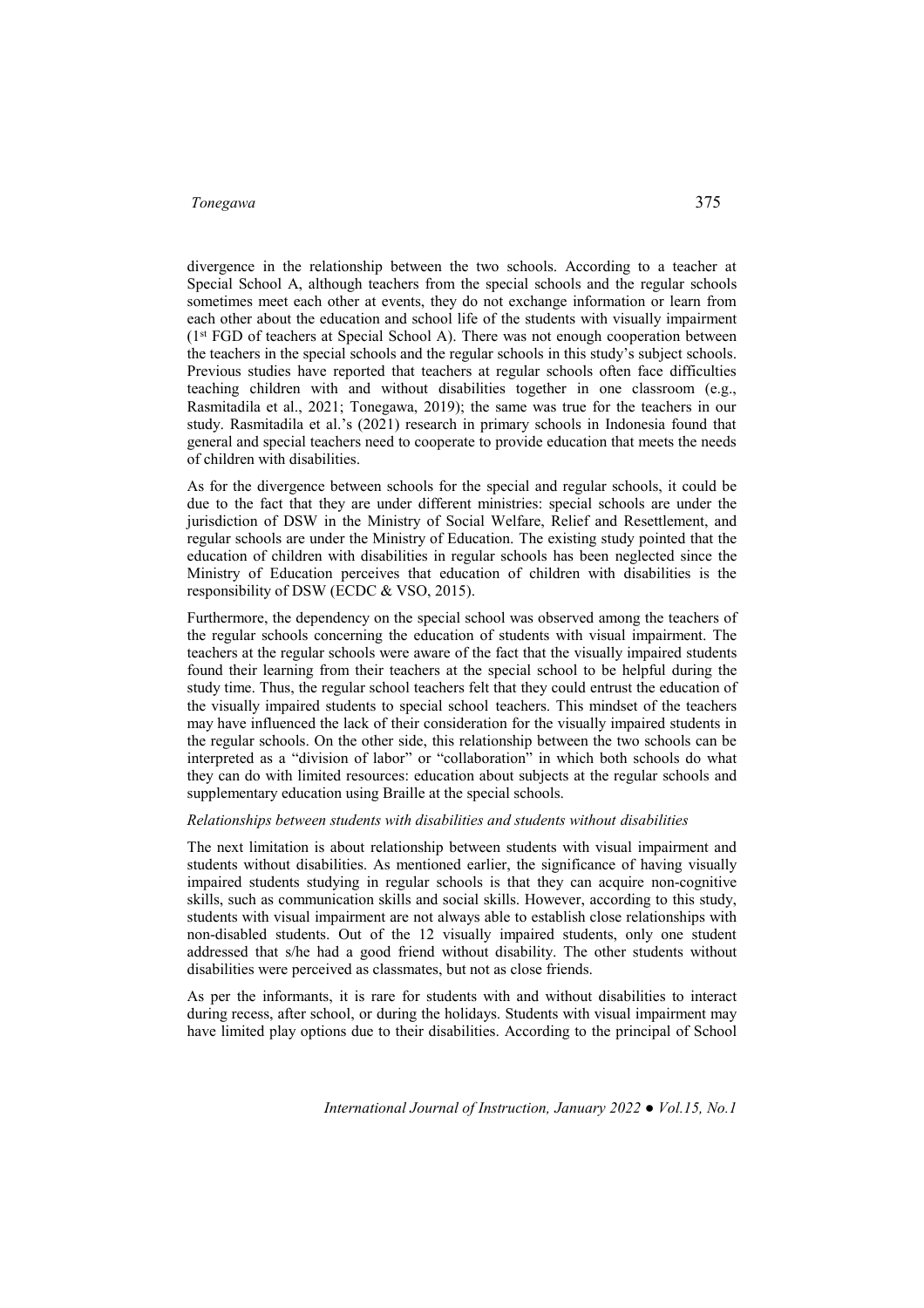D, students without disabilities are active outside during recess, while students with visual impairment spend their time separately indoors, playing with other students with visual impairment. The principal also commented that "students with visual impairment do not get along with non-disabled students and do not participate in school events with non-disabled students."

This situation may also be influenced by the age difference between students with and without visual impairment. Many students with visual impairment are older than their school age. Since the special schools are located far away from their homes, the children have to stay away from their families and hence, they are enrolled in special schools after they have reached a certain age. Therefore, they are often older than their peers without visual impairment. In this study, visually impaired students were also one to five years older than their school age. Students who are the same age may understand each other easily and communicate better than their younger classmates.

Other reasons might be that the children with visual impairment had already established friendships at the special schools before transferring to regular school or felt more comfortable with friends they had spent time with in the special schools' dormitories. In addition, bullying and teasing could have prevented the children with and without visual impairment from building close relationships with each other.

In the current "limited inclusive education in phase," students with and without visual impairment are limited to in-class interactions including peer support in the classroom. They have not started practicing collaboration with others, such as fostering sociability, caring for each other, and nurturing respect. In fact, a previous US study focusing on the parents of children with disabilities found that the parents were concerned about their children's isolation in regular schools' classrooms (Leyser & Kirk, 2004). The visually impaired students in this study who had received their primary education at special schools also tended to remain separate—sometimes by choice—within the regular schools.

## *Lack of awareness of educational opportunities for children with disabilities*

This study also found that people in Myanmar are not aware of the educational opportunities for people with disabilities and the existence of special schools. In order to receive this "limited inclusive education in phase," students need to enter a special school and receive primary education. However, about half of the subject parents, especially those living in rural areas, did not know about special schools. Some parents with visually impaired children had been refused admission by the regular schools in their area of residence. The parents had given up their children's schooling because they understood that children with visual impairment could not receive education at school. Some other parents had even given up schooling when they found that their children had visual impairment. Later, these parents, having found about the special schools by chance, through neighbors, relatives, or elder children who went to Yangon, enrolled their children in special schools. A few parents were informed by the regular school in their area about a special school, but this was rarely the case in rural areas far from the special schools. This indicated that parents often do not have information or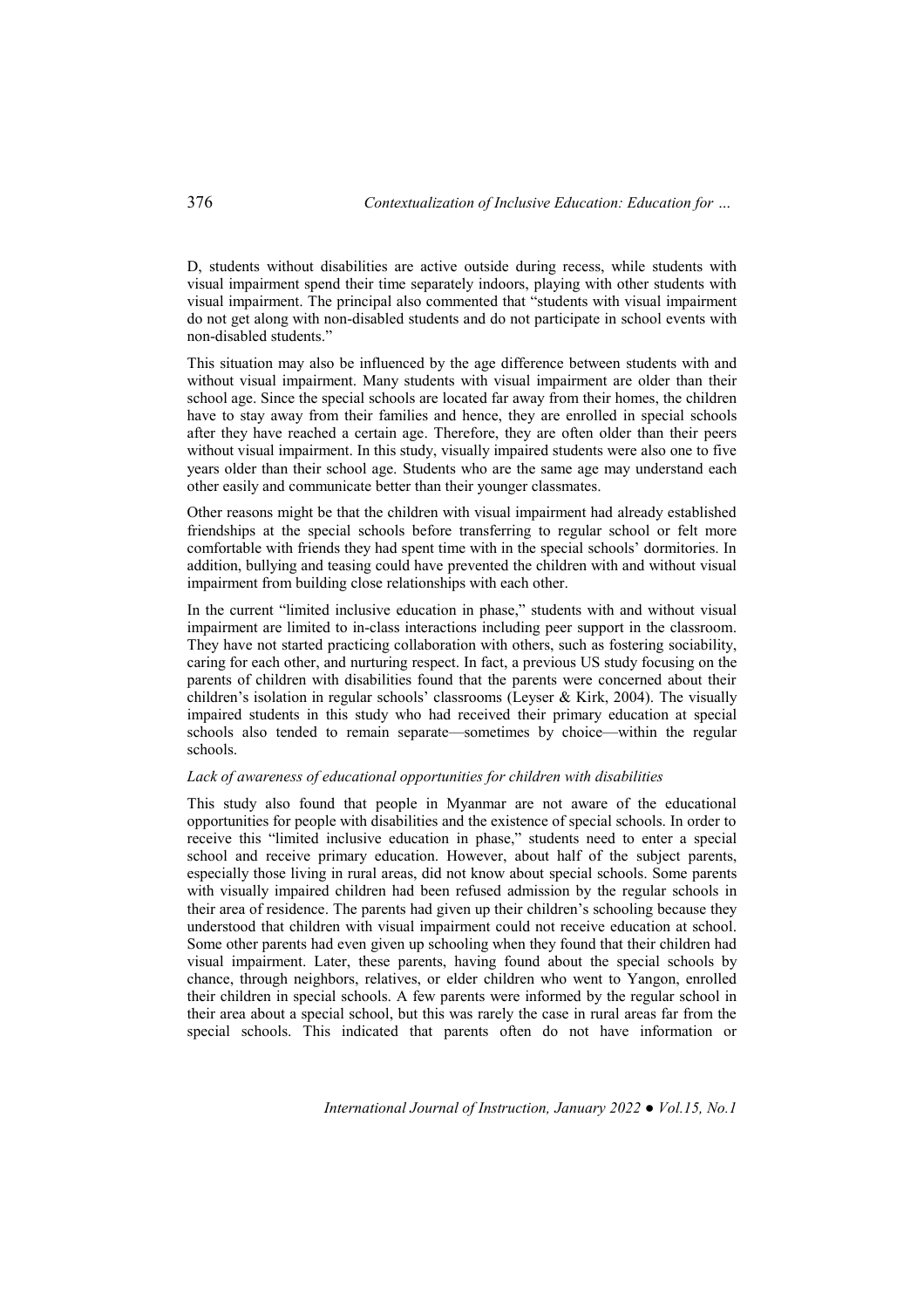understanding of schooling for children with disabilities; in other words, schooling for children with disabilities has not been fully recognized in Myanmar.

## **DISCUSSIONS AND CONCLUSION**

As discussed above, the limited inclusive education for visually impaired students in Yangon has had both pros and cons. The findings of this study suggest that previous research has failed to adequately examine the following issues.

First, there is still no worldwide consensus on the superiority of the place for children with disabilities, either regular schools or special schools. This study examined the phased-in, limited inclusive education for visually impaired children that connects the two types of schools in Myanmar. This research found that the education system has created an inclusive education using the resources of existing special and regular schools. The special schools have been able to meet the visually impaired students' needs by teaching them life skills and practical skills, and providing supplementary study time and safe learning environments. This system works sufficiently well that Myanmar's experience could serve as a reference for countries promoting inclusive education.

However, this study also found that connecting special schools and regular schools in Yangon has not been without its challenges. Some issues include insufficient communication between teachers in special and regular schools, the regular school teachers' dependency on special school teachers' expertise, and isolationist tendencies between the students with and without disabilities. To begin addressing these issues, the DSW needs to develop training programs and policies that encourage mutual exchanges between special and regular school teachers. The schools also need to develop programs aimed at promoting inclusion, diversity, and camaraderie among all students. This might entail team-building activities and class discussions.

Second, this case suggests that the wider needs of children with disabilities have to be considered for the effective implementation of inclusive education. In the global agenda, educational needs for children with disabilities are often emphasized. This case study also underlines importance of their educational needs. Even though they were attending a regular school, the students with visual impairment were still receiving learning support at their special school, especially during supplementary study time. In addition, this study revealed that a wide range of needs of children with visual impairment, such as the acquisition of life skills and mental satisfaction, are crucial for children with disabilities to study with non-disabled children in regular schools. Also, it is necessary to focus on the perceptions of students without disabilities and their parents, who could not be included in the target population of this study. This is because inclusive education must meet the needs of students with disabilities as well as those without disabilities.

Reviewing the existing literature and examining this case of "a limited inclusive education in phase" in Yangon, the author does not deny the effectiveness of one-track inclusive education if all the needs of children with disabilities are fulfilled. However, in the current situation, many countries face difficulties in implementing this model.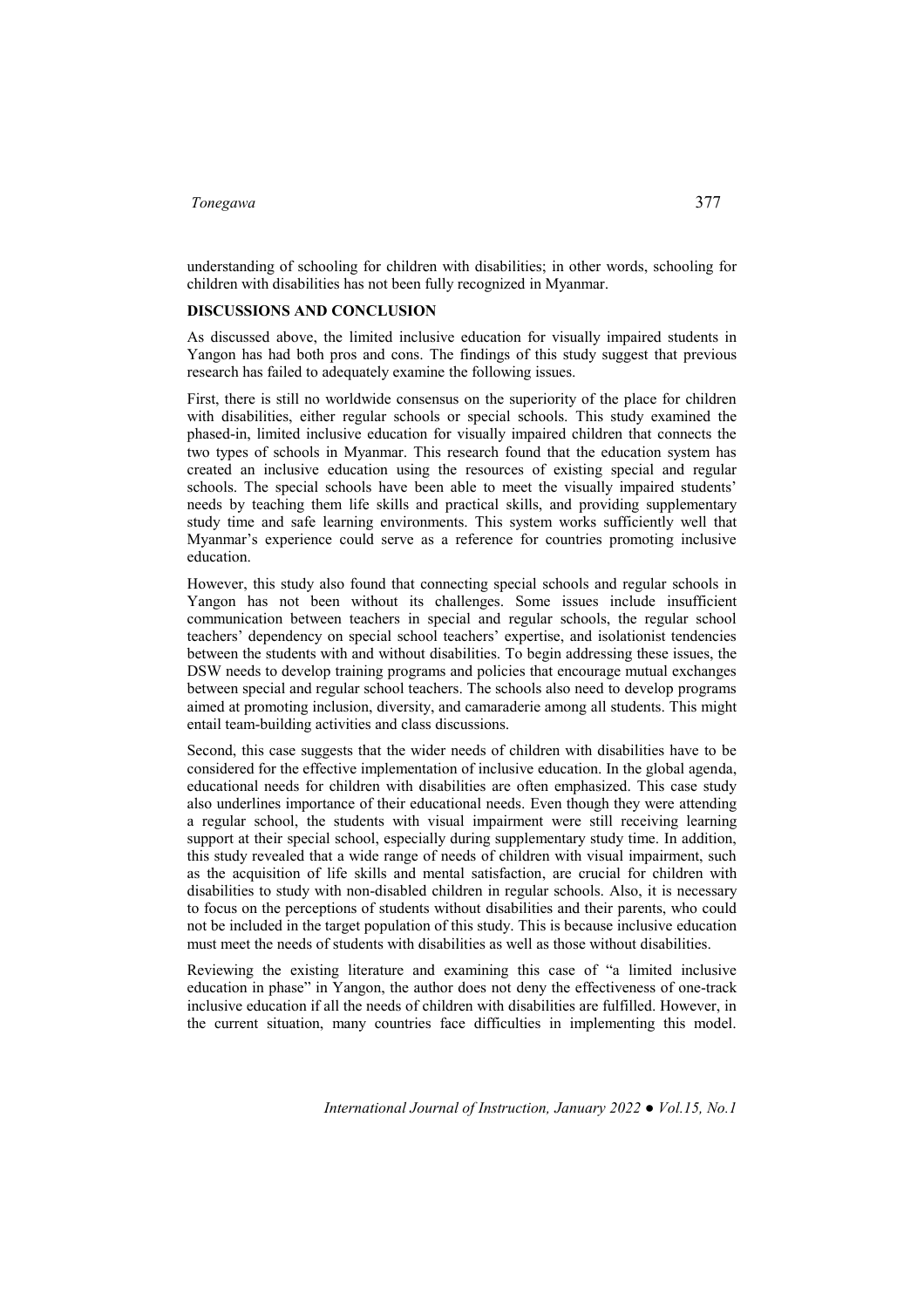Therefore, each country, especially a low-income country, needs to understand their resources and utilize them effectively to fit their context.

As mentioned earlier, the Ministry of Education in Myanmar has emphasized the future expansion of one-track system for inclusive education, where students receive their education in regular schools. As Daniels & Garner (2006: 22) describe inclusive education as a "dynamic process," the Ministry of Education and DSW need to be cooperative, careful, and creative to develop their model of inclusive education.

#### **AKNOWLEDGEMENTS**

This study was funded by a grant from the Sumitomo Mitsui Banking Corporation International Cooperation Foundation in 2018, JSPS KAKENHI Grant Number JP 19H00620, and a Waseda University Grant for Special Research Projects (Project number: 2018B-314, 2020C-340).

#### **REFERENCES**

Ainscow, M. (2005). Developing inclusive education systems: What are the levers for change? *Journal of Educational Change,* 6,109-124.

Boer, A., Pijl, S. J. & Minnaert, A. (2010). Attitudes of parents towards inclusive education: A review of the literature. *European Journal of Special Needs Education, 25*(2), 165-181.

Daniels, H. & Garner, P. (1999). *World yearbook of education 1999: Inclusive education,* London: Kogan Page.

Department of Population (DoP) (2015). *The 2014 Myanmar population and housing census: Highlights of the main results. Census report volume 2-A.* The Republic of the Union of Myanmar. Ministry of Immigration and Population.

Department of Population; Ministry of Labour & Immigration and Population with technical assistance from UNFPA (2017). *The 2014 Myanmar population and housing census: Thematic report on disability.* Census Report Volume 4-K.

Department of Population (DoP) (2020). *2019 inter-censal survey: The Union report*.

Department of Social Welfare (DSW) (n.d.). *Caring service for persons with disability.*  The Republic of the Union of Myanmar, Ministry of Social Welfare, Relief and Resettlement. Retrieved 03 December, 2020 from https://www.dsw.gov.mm/en/node/2250

Eden Centre for Disabled Children (ECDC) & Voluntary Service Overseas (VSO) (2015). *A space to learn for children. Inclusive education and children with disabilities in Yangon, Myanmar*. Yangon: Eden Centre for Disabled Children.

Ikhwanudin, T. & Suryadi, D. (2018). How Students with Mathematics Learning Disabilities Understands Fraction: A Case from the Indonesian Inclusive School. *International Journal of Instruction, 11*(3), 309-326.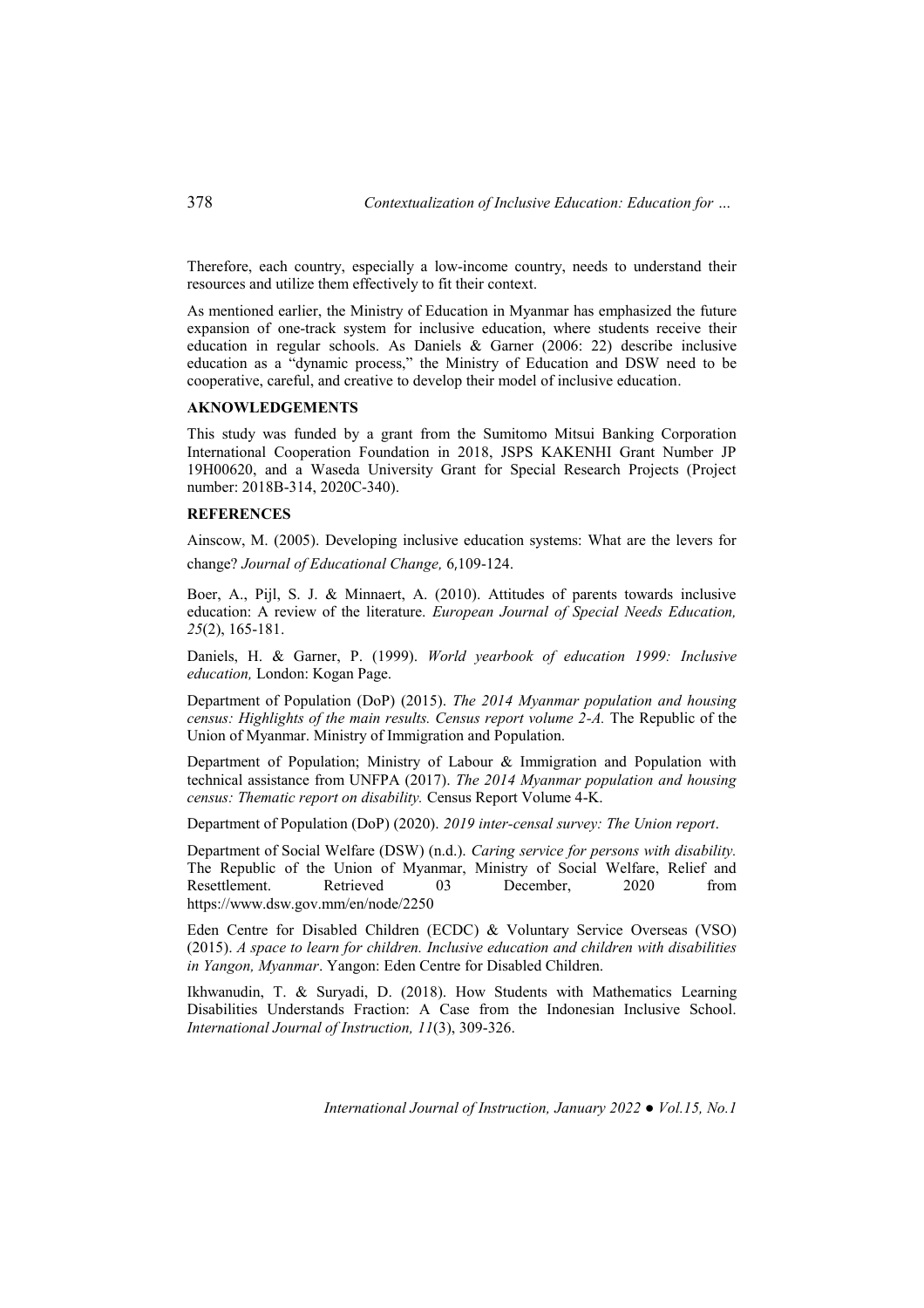Jenkinson, J. C. (1997). *Mainstream or special? Educating students with disabilities*  NY: Taylor and Francis.

Kawaguchi, J. & Kuroda, K. (2013). On the local adaptability of international education policy agenda: A case study of inclusive education policy in Malawi. *Journal of Comparative Education, 46*, 61-77.

Leyser, Y. & Kirk, R. (2004). Evaluating Inclusion: an examination of parent views and factors influencing their perspectives, *International Journal of Disability, Development and Education, 51*(3), 271-285.

Lipsky, D. K. & Gartner, A. (1999). Inclusive education: A requirement in democratic society. In H. Daniels & P. Garner (Eds.), *World yearbook of education 1999: Inclusive education.* London: Kogan Page.

Merriam, S. B. (1998). *Qualitative Research and Case Study Applications in Education: Revised and Expanded from Case Study Research.* San Francisco: Jossey-Bass Publishers.

Muta, H. (2020). *Myanmar renpou kyowakoku kisokyouikugakkou no gakusyuu kankyo ni kansuru genjyo bunseki* [Analysis of the current situation of the learning environment of basic education schools in the Republic of the Union of Myanmar]. Tokyo: Japan International Cooperation Agency.

MoE organizes disability-inclusive education seminar in Nay Pyi Taw (25 July 2019) *Global New Light of Myanmar*. Retrieved 26 February, 2021 from https://www.gnlm.com.mm/moe-organizes-disability-inclusive-education-seminar-innay-pyi-taw/#article-title

Ochiai, T. and Shimada, T. (2016). Kyosei Shakai wo Meguru Tokubetusienkyouiku narabini inclusive kyouiku no Arikata ni Kansuru ichikousatsu: Mary Warnock and Brahm Norwich (2010) no shiten kara [Study of the roles relevant to cohesive society on special needs education and inclusive education: From the viewpoints of Mary Warnock and Brahm Norwich (2010)]. *Tokubetsu Shien Kyoiuku Jissen Center Kenkyu Kiyou*  [Research Bulletin of the Center for Special Education Practice], *14*, 27-41.

Rasmitadila., Widyasari., Prasetyo, T., Rachmadtullah, R., Samsudin, A. & Aliyyah, R. R. (2021). General teachers' experience of the brain's natural learning systems-based instructional approach in inclusive classroom. *International Journal of Instruction*, *14*(3), 95-116.

Republic of the Union of Myanmar (2014). *National Education Law.* (Parliamentary Law No. 41).

Republic of the Union of Myanmar (2015a). *The Law Amending the National Education*  Law. (The Pyidaungsu Hluttaw Law No. 38).

Republic of the Union of Myanmar (2015b). *The Law on the Rights of Persons with Disabilities.* (Pyidaungsu Hluttaw Law No. 30).